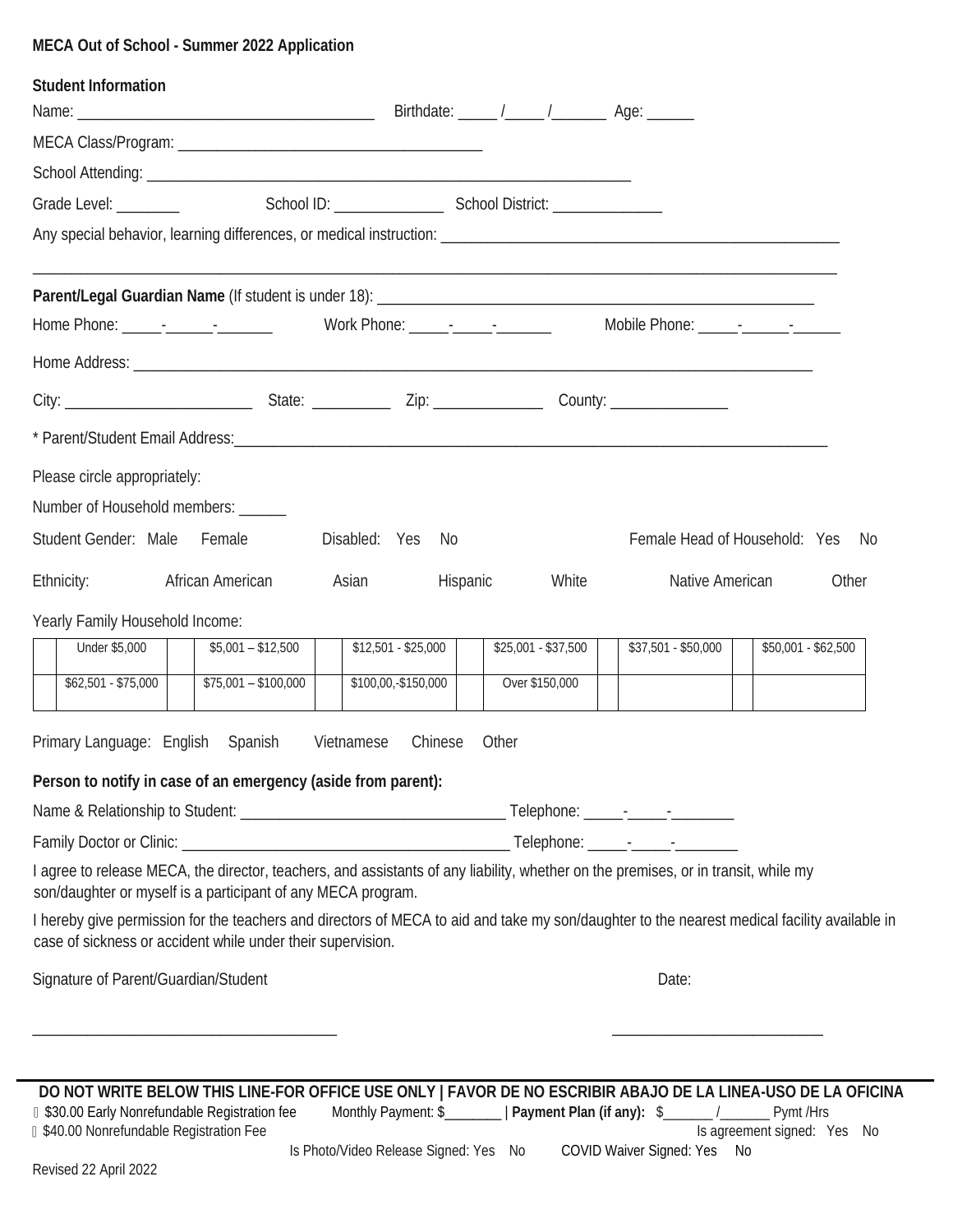### **Summer 2022 | Parent and Student Code of Conduct**

MECA is dedicated to providing its students with the highest quality of classical, contemporary, and multicultural performing and visual arts education. In order to do this, MECA students must observe program policies. For those students who are minors, parents must take responsibility for their children's artistic and academic growth by supporting these policies.

The need for a disciplined environment requires the following from our students and parents. **Please read through and initial that you accept our guidelines.**

### **Basic Rules \_\_\_\_\_\_\_\_**

The need for a disciplined environment requires the following from students and parents:

- Monthly Payments are required the first week of each month. If payment is not made by the 15<sup>th</sup> of each month, student will not be able to continue class until payment is made.
- In order to start a class, you must register a week PRIOR to your first day of classes.
- All past due fees MUST be paid prior to registering for Summer 2022 semester
- **Cancellations/absences should be communicated to the Out of School Director, Lizeth Gonzalez, by text/email prior to the missed class.**
- Minors are not to loiter outside the building.
- Minors are not allowed to leave campus for any reason, including walking to nearby stores and restaurants.
- Drugs, weapons, and abusive language are not permitted at MECA under any circumstance.
- Students must be on time for class, attend each class for the full length of session and be picked up promptly after class day is over
- Due to current health concerns, COVID-19, **no unauthorized visitors or parents are allowed in the building at any time.**
- See attachment for new policy and procedures due to COVID-19.

**Out of consideration for the instructor, make up lessons can only be arranged if parent/student call before 12 pm on the day of scheduled class. If call to notify MECA of absence is not done by 12 pm, student is still responsible for class fee, NO MAKE UP lesson will be scheduled.**

## **Disciplinary Action \_\_\_\_\_\_\_\_**

Rules are made for the protection and well-being of the student body, and to promote the ideals of scholarship, character, and professional artistic conduct. Disregard of the rules of conduct calls for disciplinary action.

- First infraction: the student is given a verbal warning.
- Second infraction: a parent/teacher meeting is scheduled.
- Third infraction: if the problem persists, the student will be dismissed from MECA.

# **Policies By Art Discipline \_\_\_\_\_\_\_\_**

Dance and ballet folklórico students must be properly attired for class: dance shoes/boots, casual clothes that do not restrict body movement. Dance shoes/boots are to use **ONLY** in the classroom; students should wear another pair of shoes to walk outside the classroom and

# building. Jewelry is not allowed in the classroom and/or stage unless it's part of costume. Hair must be pulled back off of the student's face.

*\_\_\_\_\_\_\_\_* **\*\*\****Ballet Folklorico classes have a fee of \$55/month, this amount will not be prorated unless MECA/MECA Instructor has to cancel a class and does not provide a make-up class. Please initial confirming understand the guideline.* 

Music and mariachi students are expected to provide their own instrument and accessories as well as take care of the instrument. This includes (where applicable) extra strings, valve oil, cleaning cloth, blank pages of staff paper, pencil, etc. If a student does not have an instrument, MECA may be able to rent an instrument to the student, depending on availability. Teachers may individually require students to also purchase instrument method books or other learning materials.

## **MECA Performances \_\_\_\_\_\_\_\_**

Students (youth and adults) may participate in performances that are scheduled by MECA. Major productions may require an audition. Do not register for performance classes if you are not willing to participate in performances. MECA's performing arts students may be required, on occasion, to perform during school hours. If students are absolutely unable to leave school for performances, please inform the ensemble director or instructor of such conflicts. Students are eligible to audition for major productions, if they are enrolled during the semester(s) of the production. Only the most qualified students for the role will be selected. Being enrolled at MECA does not guarantee being cast in a MECA production.

Please be advised that any student participating in an outside professional or student instrumental or dance organization may NOT be allowed to join a MECA performing ensemble due to schedule conflicts that may arise with the other entity, as well as time needed to attend to your academic studies. Visiting former MECA students now in college/university are exempt from this restriction.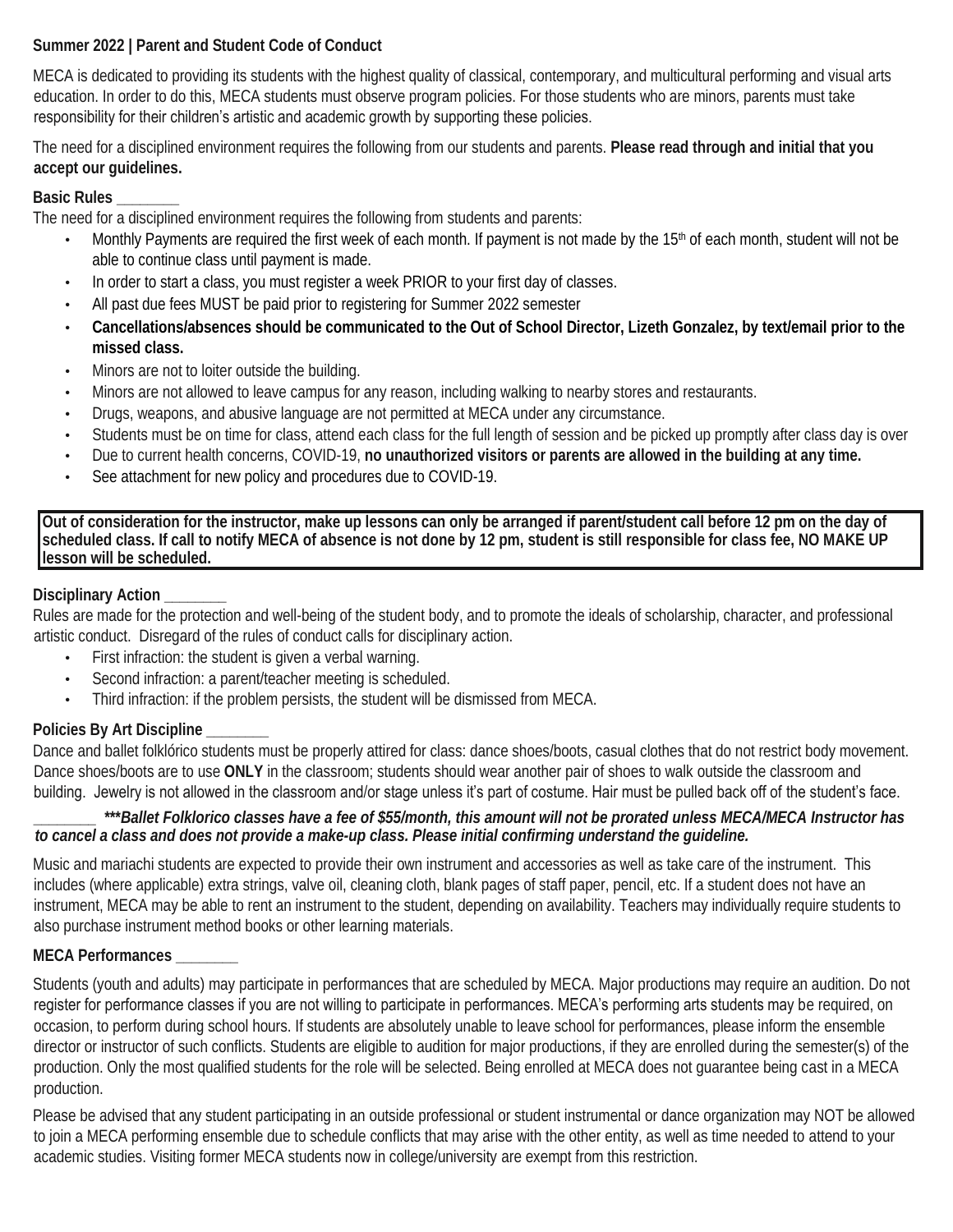**Academic Requirement \_\_\_\_\_\_\_\_** 

**It is required that student's turn in their report cards to Support Service department every 6 weeks of reporting time frame.** Students are expected to maintain a C average and above in all school classes. For this reason, MECA provides tutoring and other academic assistance for students who need it.

**Students who fail to maintain a C average in their academic studies and who fail to meet with staff from MECA's Support Services Department to arrange tutoring and assistance will be restricted from performing and potentially suspended from arts classes until their grades improve**. All students must meet monthly with MECA's Support Services Department to provide updates on their academic standing.

MECA pledges to promote, support, and encourage the best from each student. Therefore, the signatures of the student and/or parents are required on the application form, signifying understanding and agreement with the guidelines.

### **Accident or Injury Release**

I agree to release MECA, its Board of Directors, and Executive Director, faculty, and staff, from any injury or accident whether on the premises, or in transit while my son, daughter, or myself is a participant of the MECA program. I hereby give permission for the directors, instructors, or staff of MECA to aid or take my child or myself to the nearest medical facility available in case of sickness or accident while under their supervision. One parent signature required if student is under the age of 18.

| Parent/Guardian Signature: | Jate  |  |  |
|----------------------------|-------|--|--|
|                            |       |  |  |
| Student's Signature:       | Date: |  |  |

**Photo/Video Release Form**

By signing this release form, I authorize MECA, to use the following personal information:

(1) My Picture - Including photographic, motion picture, and electronic (Video) Images

(2) My Voice - Including sound and video recordings.

I hereby grant to MECA, its subsidiaries, licensees, successors and assigns, the right to use, publish, and reproduce, for all purposes, my name, pictures of me in film or electronic (video form), sound and video recordings of my voice, and printed and electronic copy of the information described in sections (1) and (2) above in any and all media including, without limitation, cable and broadcast television and the Internet, and for exhibition, distribution, promotion, advertising, sale, press conferences, meetings, hearings, educational conferences and in brochures and other print media. This permission extends to all languages, media, formats and markets now known or hereafter devised. This permission shall continue forever unless I revoke the permission in writing.

I further grant MECA all right, title, and interest that I may have in all finished pictures, negatives, reproductions, and copies of the original print, and further grant MECA the right to give, sell, transfer, and exhibit the print in copies or facsimiles thereof, for marketing, communications, or advertising purposes, as it deems fit.

I hereby waive the right to receive any payment for signing this release and waive the right to receive any payment for MECA us of any of the material described above for any of the purpose authorized by this release. I also waive any right to inspect or approve finished photographs, audio, video, multimedia, or advertising recordings and copy or printed matter or computer generated scanned image and other electronic media that may be used in conjunction therewith or to approve the eventual use that it might be applied. I acknowledge that I have read the foregoing and I fully understand the contents.

| IN WITNESS WHEREOF, I have executed this release on this ______ day of                                                                                                                                                        | 2022             |           |
|-------------------------------------------------------------------------------------------------------------------------------------------------------------------------------------------------------------------------------|------------------|-----------|
| Student Name: The Contract of the Contract of the Contract of the Contract of the Contract of the Contract of the Contract of the Contract of the Contract of the Contract of the Contract of the Contract of the Contract of |                  |           |
| Parent Print Name:                                                                                                                                                                                                            | Signature: _____ | Telephone |
| Number:                                                                                                                                                                                                                       |                  |           |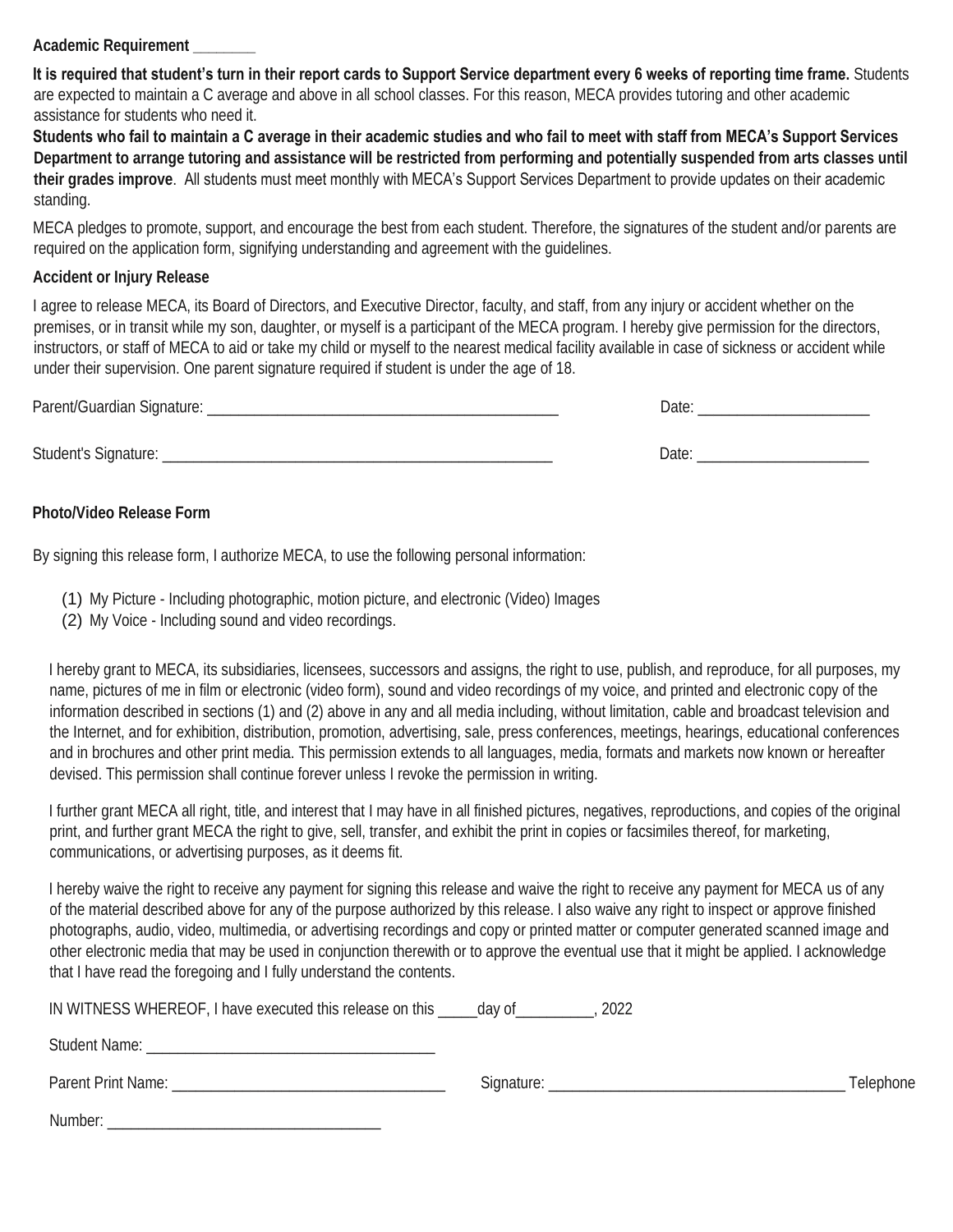It is MECA's priority to provide a safe and healthy environment for all students. Due to the current COVID-19 (Coronavirus), we will be implementing additional guidelines that all students, parents, teaching staff and administrative must follow. At the end of this document all parents will be required to sign this document in acceptance of the new policy and procedures. NO EXCEPTIONS.

**Changes from the Original Registration form** 

- a. Parents will not be able to enter and exit the building as in prior semesters. Depending on age, which is specified below, parents should drop off and pick up the student in front of their classroom or the building.
- b. Payments are preferred in credit card form (payment can be made by phone or set up on recurring basis by completing and authorization form.)

### **Safety Protocols**

Parents must abide by the following guidelines

- 1. Staying home when appropriate
	- a. Do not bring student to program if they are not feeling well
		- i. Fever above 99.9°F,
		- ii. Coughing, Loss of taste or smell, Difficulty breathing, Any other COVID-19 related

symptoms b. If you or your student has:

- i. Been sick in the last 14 days
- ii. Have had close contact with a person with COVID-19
- iii. Have tested positive or showed symptoms of COVID-19
- 2. Parents Drop-off and Pick-Up
	- a. Students between the ages of 5 12 may have 1 parent accompany them to class to drop off and pick up. **Parent cannot wait in classroom/hallways/lobby**. Students that are 13 and over must be dropped off in front of building and promptly picked up after class is done.
	- b. All students/parents entering the building will be screened prior to proceeding into the building or classroom. During screening process student/parent will get temperature taken and must answer the COVID-19 Health questions (see below) each day to satisfy admission into class. If the answer to any of these questions is "yes" the student will be asked to remain home.
	- c. Students will also Hand Sanitize prior to entering classrooms
	- d. Should a parent have a legitimate need **(reason must be pre-approved prior to the date entering)** to enter the building, the parent will be screened and must abide by the building regulation such as wearing masks and maintaining 6 feet social distance regulation.
- 3. Parents are required to provide
	- a. Face mask for student to wear daily. If using washable mask they must be cleaned daily. (**Masks will be available for \$1/each with front receptionist)**
	- b. All students will be required to bring their own instrument and any other books used for the class. (for example the Suzuki Book I and/or piano books)
	- c. Children are encouraged to bring in their own water bottles. Refill stations are available.

#### New MECA guidelines

- 1. All staff will be trained on appropriate cleaning and disinfecting hand hygiene and respiratory etiquette. Therefore a 5 minute time has been set aside in between classes for instructors to sanitize any items that were used in the previous class.
- 2. Daily Prescreening of students:
	- a. Check temperatures of students when they arrive
	- b. Visual signs of illness such as flushed cheeks, rapid breathing, difficulty breathing, fatigue and so on
	- c. Staff performing temperature check should wear gloves and clean thermometer with alcohol swab frequently if applied on skin.